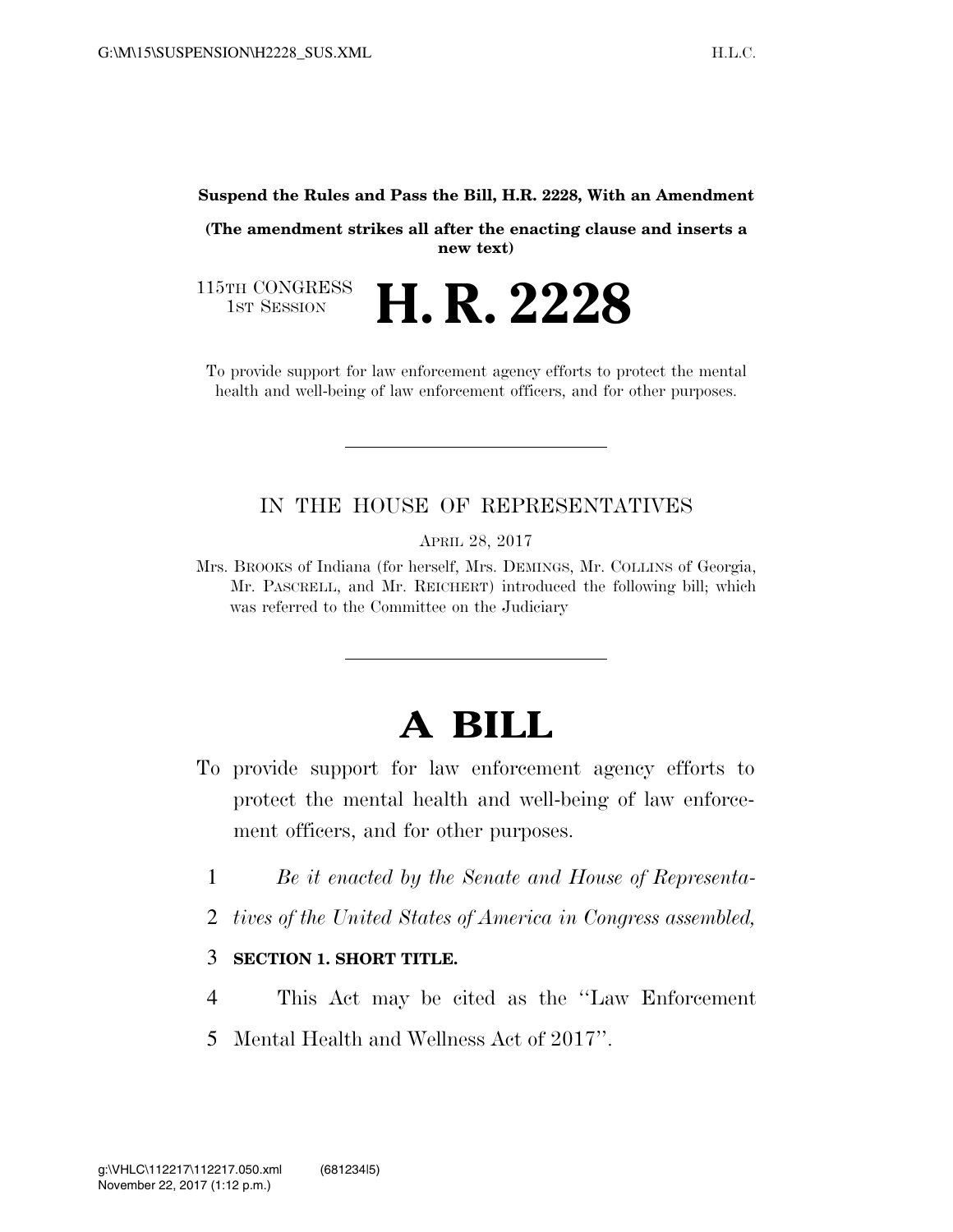$\mathfrak{D}$ 

#### **SEC. 2. SUPPORT FOR LAW ENFORCEMENT AGENCIES.**

 (a) INTERAGENCY COLLABORATION.—The Attorney General shall consult with the Secretary of Defense and the Secretary of Veterans Affairs to submit to Congress a report, which shall be made publicly available, on De- partment of Defense and Department of Veterans Affairs mental health practices and services that could be adopted by Federal, State, local, or tribal law enforcement agen-cies.

 (b) CASE STUDIES.—The Director of the Office of Community Oriented Policing Services shall submit to Congress a report—

 (1) that is similar to the report entitled ''Health, Safety, and Wellness Program Case Stud- ies in Law Enforcement'' published by the Office of Community Oriented Policing Services in 2015; and (2) that focuses on case studies of programs de- signed primarily to address officer psychological health and well-being.

 (c) PEER MENTORING PILOT PROGRAM.—Section 1701(b) of the Omnibus Crime Control and Safe Streets Act of 1968 (34 U.S.C. 10381(b)) is amended—

23 (1) in paragraph (21), by striking "; and" and inserting a semicolon;

 (2) in paragraph (22), by striking the period at 26 the end and inserting "; and"; and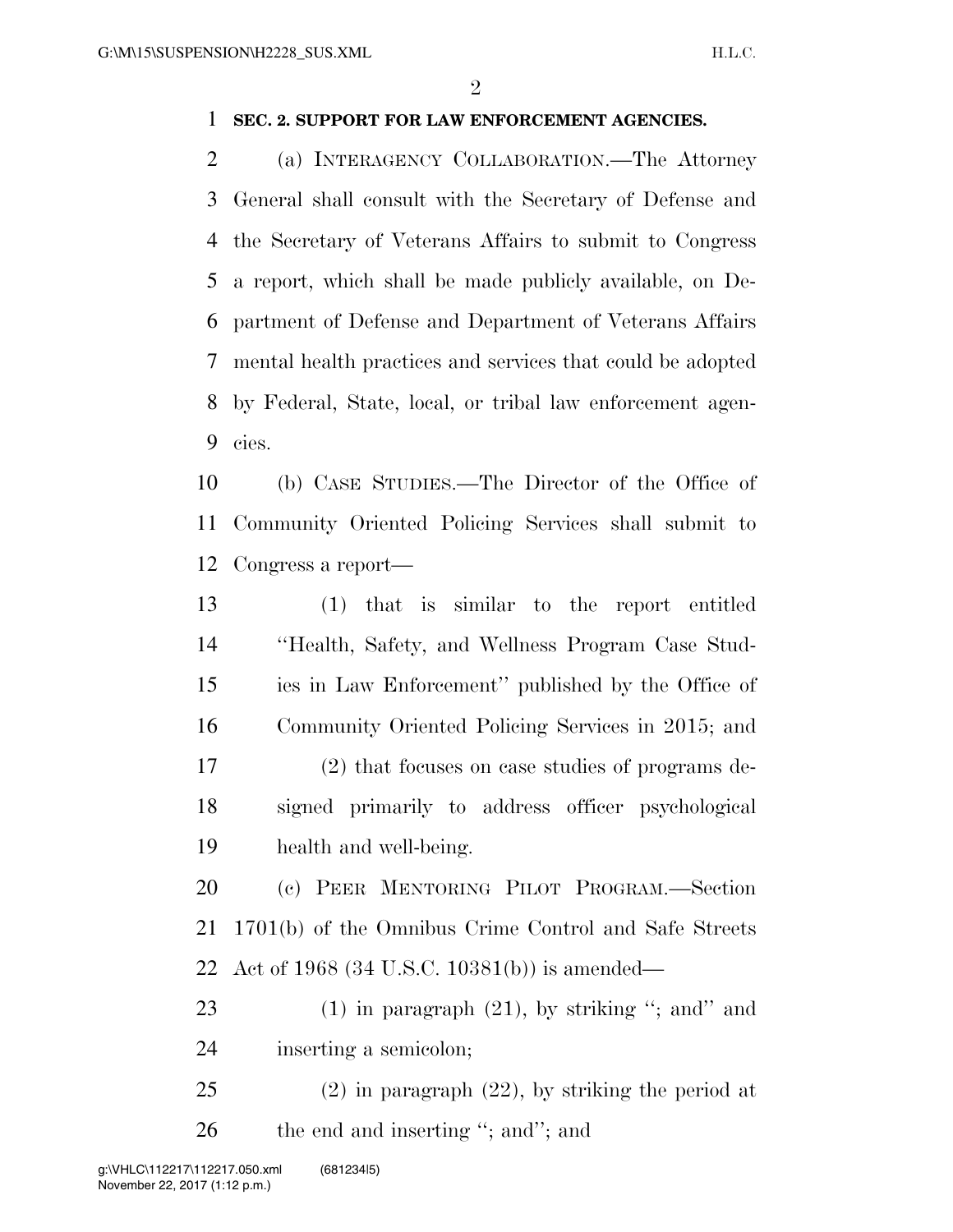(3) by adding at the end the following:

 ''(23) to establish peer mentoring mental health and wellness pilot programs within State, tribal, and local law enforcement agencies.''.

#### **SEC. 3. SUPPORT FOR MENTAL HEALTH PROVIDERS.**

 The Attorney General, in coordination with the Sec- retary of Health and Human Services, shall develop re- sources to educate mental health providers about the cul- ture of Federal, State, tribal, and local law enforcement agencies and evidence-based therapies for mental health issues common to Federal, State, local, and tribal law en-forcement officers.

## **SEC. 4. SUPPORT FOR OFFICERS.**

The Attorney General shall—

- (1) in consultation with Federal, State, local, and tribal law enforcement agencies—
- (A) identify and review the effectiveness of any existing crisis hotlines for law enforcement officers;

 (B) provide recommendations to Congress on whether Federal support for existing crisis hotlines or the creation of an alternative hotline would improve the effectiveness or use of the hotline; and